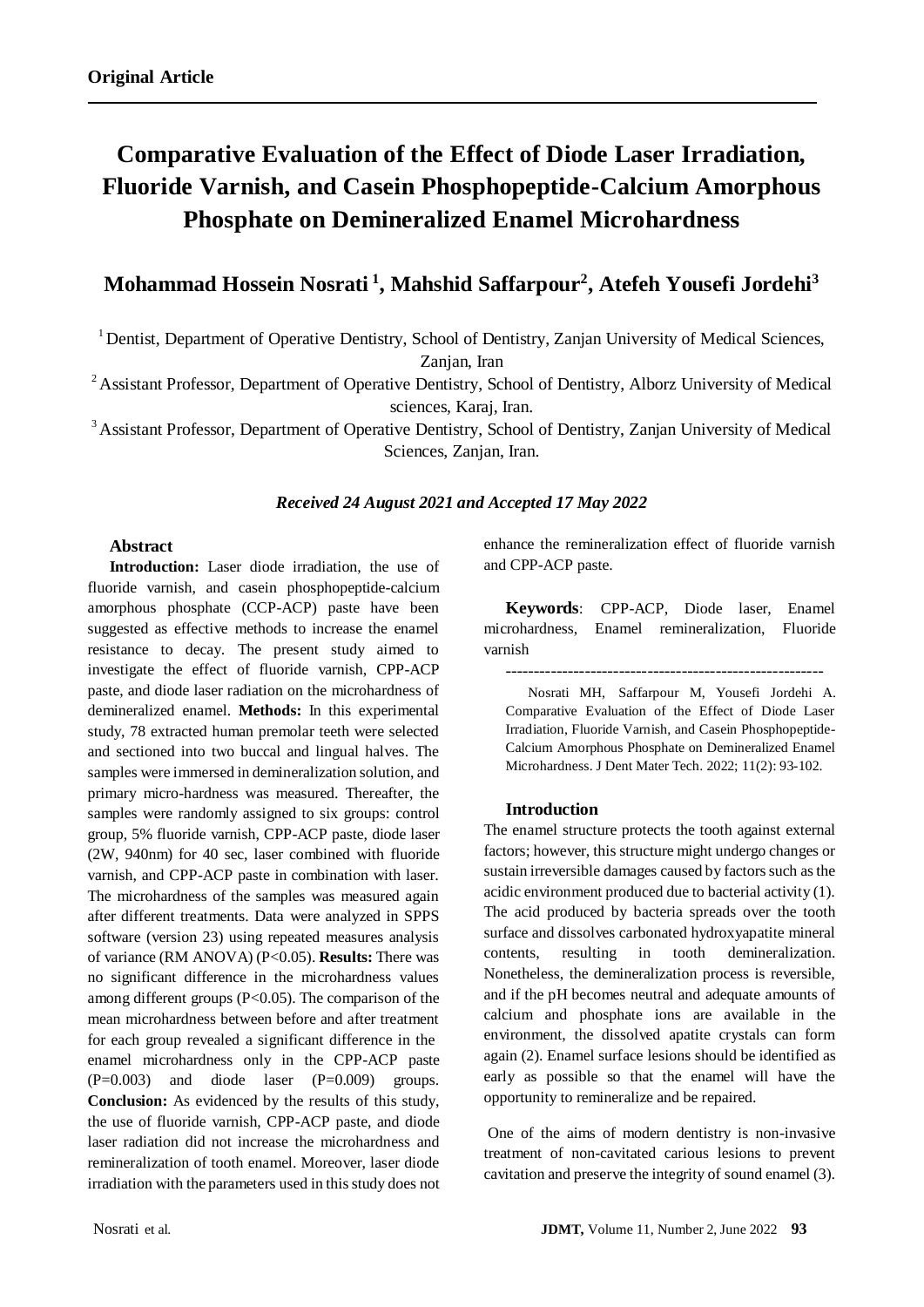Some studies reported that drinking liquids such as fresh milk and mineral water might slightly recover the demineralized enamel surface (4). A wide variety of professional and home-used products are available for this purpose in different forms, too (5).

Fluoride has widely been confirmed as a remineralizing agent, which reacts with calcium and phosphate ions on the surface or superficial layers of enamel in the presence of oral fluids, replacing carbonated hydroxyapatite with fluorapatite (6).

The use of fluoride varnish is the standard technique for the application of fluoride in dental offices. Its popularity lies in its ease of use, safety, and acceptance by patients. Fluoride varnish contains high concentrations of fluoride and might remain on the tooth surface for several hours after its application and retain the capacity to release fluoride (7). Therefore, it is expected that pediatric dentists use fluoride varnish as a component of oral hygiene services in children aged 2 years and older at six month intervals (8). The possible concerns over the safety of fluoride varnishes are primarily related to the systemic effects resulting from the long-term use of fluoride, including an increased risk of enamel fluorosis and renal toxicity, apart from its acute local effects, such as contact allergy in the oral mucosa (9).

Novel products, including bioactive glass and caseinphosphopeptide-amorphous calcium phosphate (CPP-ACP), have been introduced to simultaneously decrease the risk of fluorosis and preserve the remineralization capacity (10). An ideal remineralization system should contain calcium and phosphate with bioavailability capacity, in addition to fluoride, in order to induce favorable surface remineralization (11). Casein phosphopeptide (CPP) is the predominant protein in cow milk, containing a cluster sequence of –Ser(P)-Ser(P)- Ser(P)-Glu-Glu amino acids. It is tasteless, has low antigenicity and can be purified in the form of CPP-ACP nano-complex (12). The CPP provides a high concentration of calcium and phosphate ions, along with fluoride ions on the tooth surface, by binding to the pellicle and plaque, preventing demineralization and increasing remineralization. Previous studies have assessed how incorporating CPP-ACP into toothpaste affects erosive lesions. Some studies have noticed the preventive effect of CPP-ACP on erosion, while some others have not reported such an effect (13).

Despite the cariostatic potential of fluoride, it cannot completely eliminate caries; therefore, some nonfluoride remineralizing agents have been tested and advocated. A novel method for caries prevention is the application of high-power lasers, such as CO2, Er: YAG, and Er, Cr: YSGG. They can modify hydroxyapatite and solubility and increase resistance against enamel demoralization. Clinicians have expressed considerable concern over the expenses and availability of highenergy lasers, apart from the serious damage they inflict on gingival tissues or the dental pulp. To overcome this concern, low-level lasers (Diodes with 660-980nm) were considered for enamel remineralization (14). The hydroxyapatite of the dental structure absorbs a low level of a wavelength of 809-960, while the rest is transferred as heat on the enamel surface and its adjacent structures (15).

Significant morphologic changes, including liquefaction, crystallization, crack formation, and porosity, have been observed on the enamel surface after the irradiation of Nd: YAG, diode (808 and 980nm), and Er, Cr: YSGG laser beams (16). The Nd: YAG and diode laser have been successfully used to evaluate the strength and increase in enamel hardness (17). Diode laser delivers a beam close to the infrared wavelength (970 nm) with parameters close to those of the Nd: YAG laser beams; nonetheless, it has a wider field of application and is more readily available (18). Among all types of lasers, the diode laser has unique characteristics, including a lower cost compared to other lasers, small size and easier use in the oral cavity because of the optic fibers (19). Although previous studies have established the effect of Nd: YAG laser on increasing the microhardness of enamel; however, studies have yielded contradictory results regarding the use of diode laser (17,19).

It has been established that microhardness is a useful test with high sensitivity that can be used for surface lesions since it can identify the early stages of demineralization (20). A decrease in the microhardness of tooth hard structures might increase its dissolution and destruction, dentin permeability, and problems during the repair process. Moreover, an increase in enamel surfaces microhardness increases its resistance to demineralization (21). The majority of studies focused on the effects of diode laser alone and some others on fluoride agents; accordingly, we considered the effects of simultaneous use of these preventive measures on the microhardness of demineralized enamel. The present study aimed to determine the optimal technique for the remineralization of white lesions.

# **Materials and Methods**

After the approval of the study by the Ethics Committee of Zanjan University of Medical Sciences, 78 intact extracted human premolar teeth were collected from private dental offices and clinics within two months based on the inclusion and exclusion criteria. The teeth with evidence of fluorosis, enamel defects, and decalcification were excluded. The teeth were first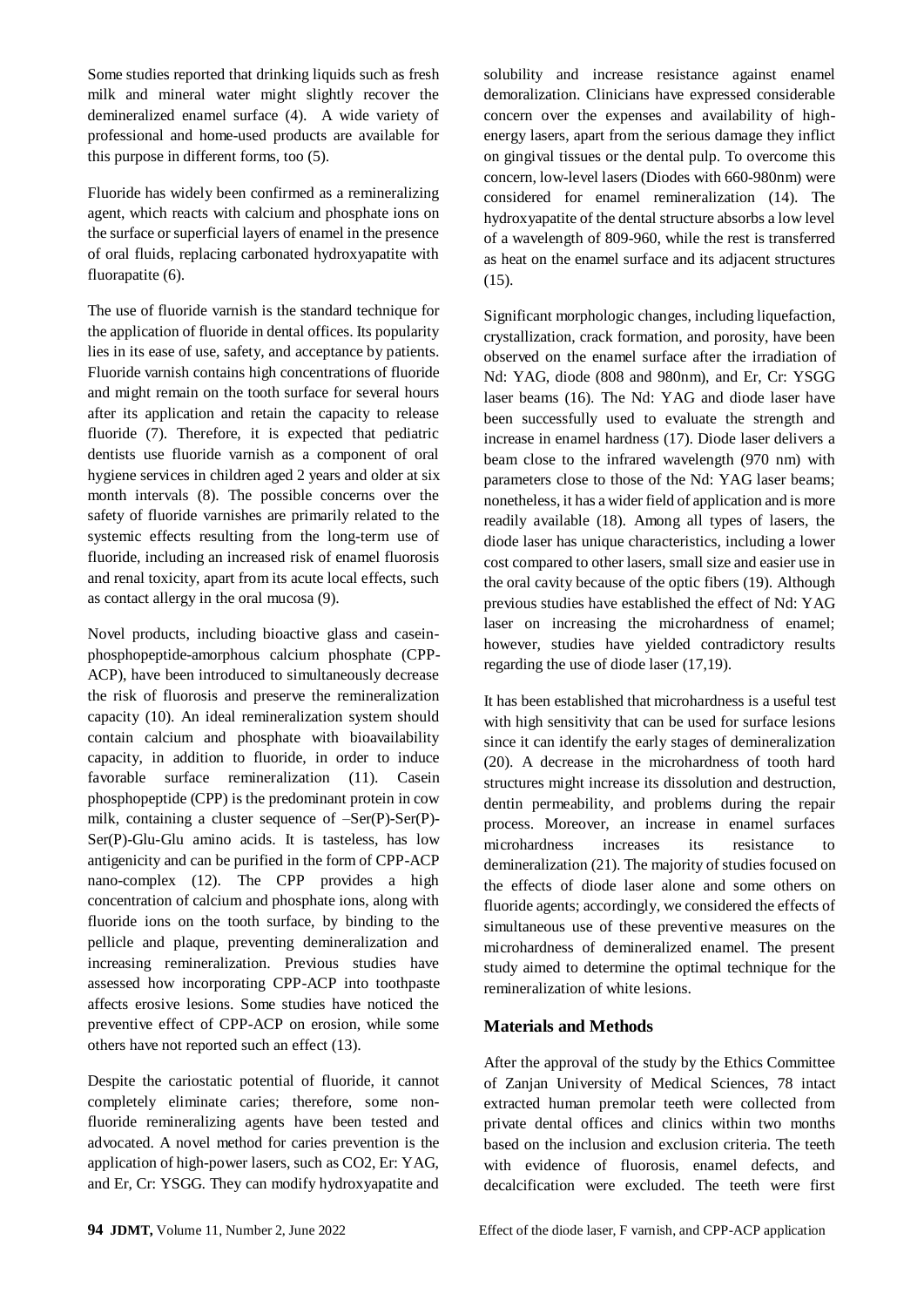cleaned with a surgical knife and then with a toothbrush. The teeth were immersed in 0.5% chloramine solution at room temperature until the time of the experiment (22).

The tooth crowns were removed at the cementoenamel junction (CEJ) with diamond disks (DFS, Softy, Longlife, Germany) under water spray. Thereafter, the samples were sectioned into buccal and lingual halves using a Mecatome machine (Pressi, France) under water cooling. The samples were evaluated under a stereomicroscope (Olympus, Shinjuku, Tokyo, Japan) under ×40 magnification to ensure the absence of any defects on the tooth surface structure, cracks, or caries. Following that, the samples were subjected to a pHcycling procedure at 37ºC for 14 days, in which they were dynamically demineralized similar to that in the oral environment. The samples were immersed in a demineralizing solution (pH=4.6) for 8 h, followed by immersion in artificial saliva for 1 h and a remineralizing solution (pH=7) for 15 h each day (21).

The demineralizing and remineralizing solutions were replaced every day. These solutions were prepared daily in the laboratory. The demineralizing solution consisted of 0.05 mM CaCl<sub>2</sub>, 2.2 mM NaH<sub>2</sub>PO<sub>4</sub>, and 50 mM acetic acid, and the remineralizing solution consisted of 20 mM HEPES, 1.5 mM  $Ca^{2+}$  (CaCl<sub>2</sub>), 0.9 mM phosphate (KH2PO4), and 1 ppm fluoride (NaF) (22). Artificial saliva with a controlled pH of 6.75 (Nickceram Rzai Corp, Isfahan, Iran) was synthesized two days before the pH-cycling procedure.

The samples were mounted in self-cured acrylic resin blocks (Acropars, Kaveh, Tehran, Iran) measuring 2×2×1 cm with a 4×4-mm window on the buccal or lingual surface of the sample exposed. Vickers test was used to determine the initial (baseline) microhardness of each sample using a microhardness tester (Zwick/Roell, Germany) with a pyramidal diamond indenter exerting a 50-gr (500-gr) for 10 sec (23). The means were calculated after three measurements in different locations of each sample. Finally, the samples were randomly assigned to six groups (n=13 in each group) according to the treatment protocol (Figure 1).



**Figure 1.** Schematic flowchart of the study protocol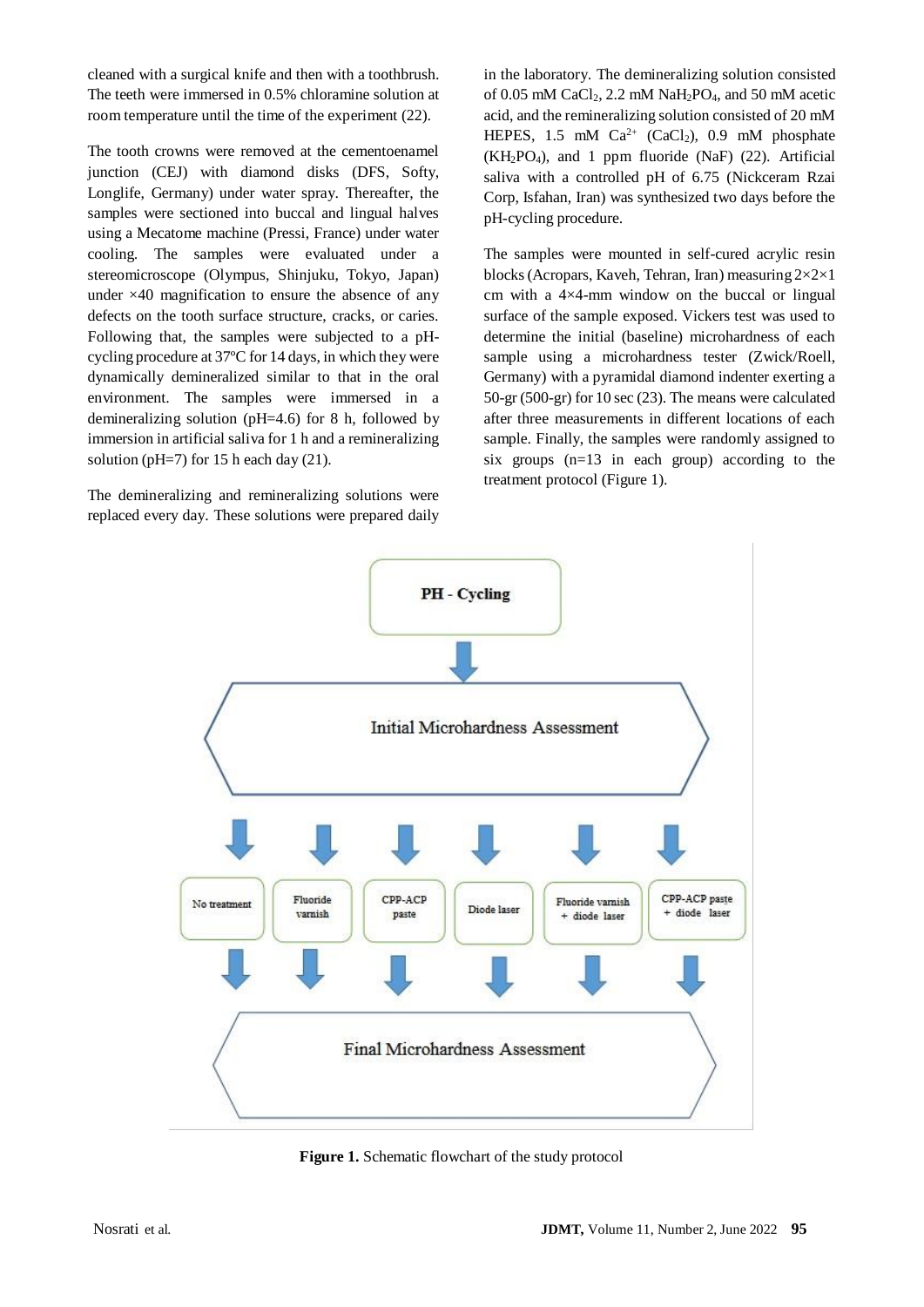*Group 1 (control):* Specimens received no treatment.

*Group 2 (Fluoride varnish):* 5% sodium fluoride varnish (DuraShield®, Sultan Corp, USA) was applied to the dry surface of the tooth using a microbrush and was left on the surface of the samples for 1 min according to the manufacturer's instructions. The teeth coated with fluoride varnish were immersed in the artificial saliva in separate containers for 24 h. After 24 h of contact with the tooth surface, the fluoride varnish was wiped off from the tooth surface with a piece of sterile gauze and a powered toothbrush (Oral-B Ez-5622, USA).

*Group 3 (CPP-ACP paste):* The CPP-ACP paste (GC Tooth Mousse, GC Corp., Japan) was applied to the tooth using a microbrush and was left on the surface of the samples for 5 min according to the manufacturer's instructions and then removed by rinsing with distilled water and stored in the artificial saliva.

*Group 4 (diode laser):* The samples were irradiated twice with diode laser beams (BIOLASE, ezLase 940, San Clemente, CA, USA) at a wavelength of 940 nm, an output power of 2 W, and an energy level of 80 J in the continuous wave mode. The duration of each radiation was 20 sec, with an interval of 60 sec (15, 23). The laser beams were delivered with a probe measuring 300µm in diameter, without any contact with the tooth surface at a distance of 10 mm from the surface using circular movements from the center outwards. The specimens were then stored in the artificial saliva.

*Group 5 (fluoride varnish in combination with diode laser*): The fluoride varnish was applied to the sample surface for one min similar to that in group 2. Subsequently, the diode laser beams were applied over the fluoride varnish immediately after the application of fluoride varnish on the tooth surface. The laser beam overcast the fluoride varnish and touched the samples at a standard distance of 1 mm. After laser irradiation, the fluoride varnish remained on the enamel surface and the samples were immersed in the artificial saliva in separate containers for 24 h. Fluoride varnish was then wiped off with a piece of sterile gauze and a powered toothbrush (Oral-B Ez-5622, USA), and the specimens were stored in the artificial saliva.

*Group 6 (CPP-ACP paste combined with diode laser):* The CPP-ACP paste was applied for 5 min similar to that

in group 3 and removed by rinsing with distilled water. Thereafter, the diode laser beams were applied similar to that in group 4, and the specimens were stored in the artificial saliva. The samples were stored in artificial saliva until the re-measurements. After two days, the microhardness test was repeated on their surfaces. The means and standard deviations of the baseline and final microhardness, as well as the changes in microhardness, were determined in each group. Data were analyzed in SPSS software (version 23). Mean and standard deviation were reported for the microhardness before and after the intervention. The normal distribution of the data was confirmed using the Kolmogorov-Simonov test; therefore, ANOVA was used. Mean comparisons in each group before and after the intervention were performed by paired t-test. The level of significance was set at 0.05.

# **Results**

Table I presents the means and standard deviations of demineralized enamel microhardness in groups before and after different preventive treatments. In this study, all samples had an initial microhardness value of about 291- 331.5 Kg/mm2. Therefore, there were no statistically significant differences among the initial microhardness values of the groups prior to any treatment  $(P=0.276)$ . Furthermore, the ANOVA test demonstrated no significant differences in enamel microhardness between the groups after the intervention  $(P=0.758)$ . The lowest microhardness was recorded in the CPP-ACP group  $(272.2 \text{ Kg/mm}^2)$ , with the highest in the fluoride varnish group (294.9  $\text{Kg/mm}^2$ ) after the treatments.

The result obtained from post hoc analysis revealed that there were significant differences between initial and final microhardness assessments in control  $(P=0.023)$ , CPP-ACP (P= $0.003$ ), and diode laser (P= $0.009$ ) groups. The means of microhardness values decreased from 317.7 to 272.2 Kg/mm2 and from 331.4 to 285.6 Kg/mm2 after the application of CCP-ACP paste and following diode laser beams, respectively (Table I). Combined fluoride-laser and CPP-ACP paste-laser did not increase the microhardness of demineralized enamel significantly. Figure 2 illustrates the microhardness changes before and after the intervention among the intervention groups**.**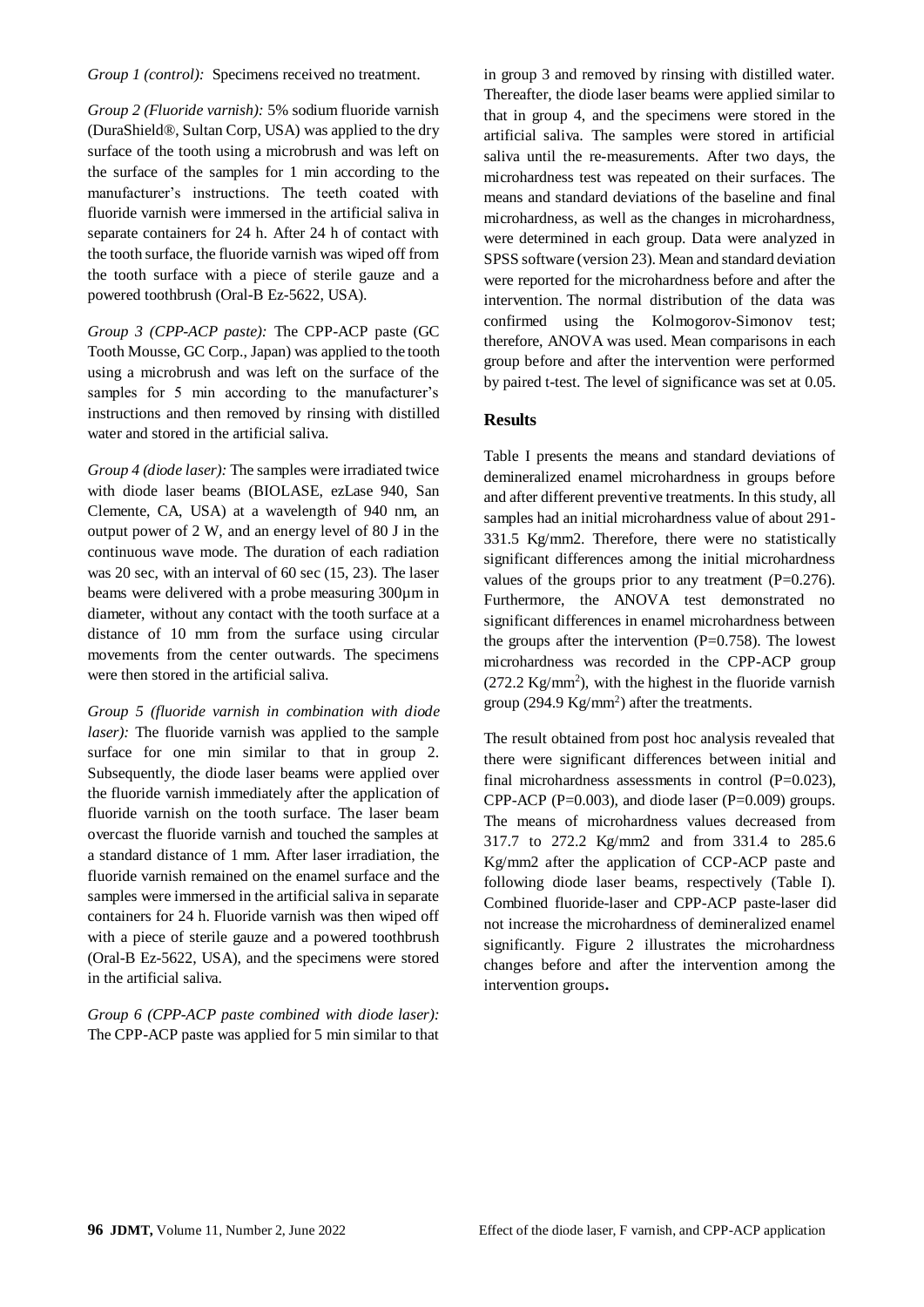| <b>Before</b>    | After<br>$Mean \pm SD$ | <b>Paired Differences</b> |          |
|------------------|------------------------|---------------------------|----------|
| $Mean \pm SD$    |                        | $Mean \pm SD$             | P-value* |
| $331.5 \pm 51.1$ | $291.5 \pm 45.5$       | $-39.98 \pm 55.12$        | 0.023    |
| $294.8 \pm 61.4$ | $294.9 \pm 36.0$       | $0.12 \pm 54.52$          | 0.994    |
| $317.7 \pm 51.1$ | $272.2 \pm 56.0$       | $-45.53 \pm 45.12$        | 0.003    |
| $331.4 \pm 32.0$ | $285.6 + 54.1$         | $-45.82 \pm 53.17$        | 0.009    |
| $291.2 \pm 65.8$ | $293.7 + 47.7$         | $2.56 \pm 42.72$          | 0.833    |
|                  |                        |                           |          |

308.9±63.5 276.4±42.0 -32.54±72.67 0.132

**Table I.** Mean, standard deviation (SD), and interquartile range (IQR) of microhardness (Kg/mm<sup>2</sup>) before and after

with diode laser

CPP-ACP paste combined



**Figure 2.** The microhardness changes (Kg/mm2) before and after the intervention among the intervention groups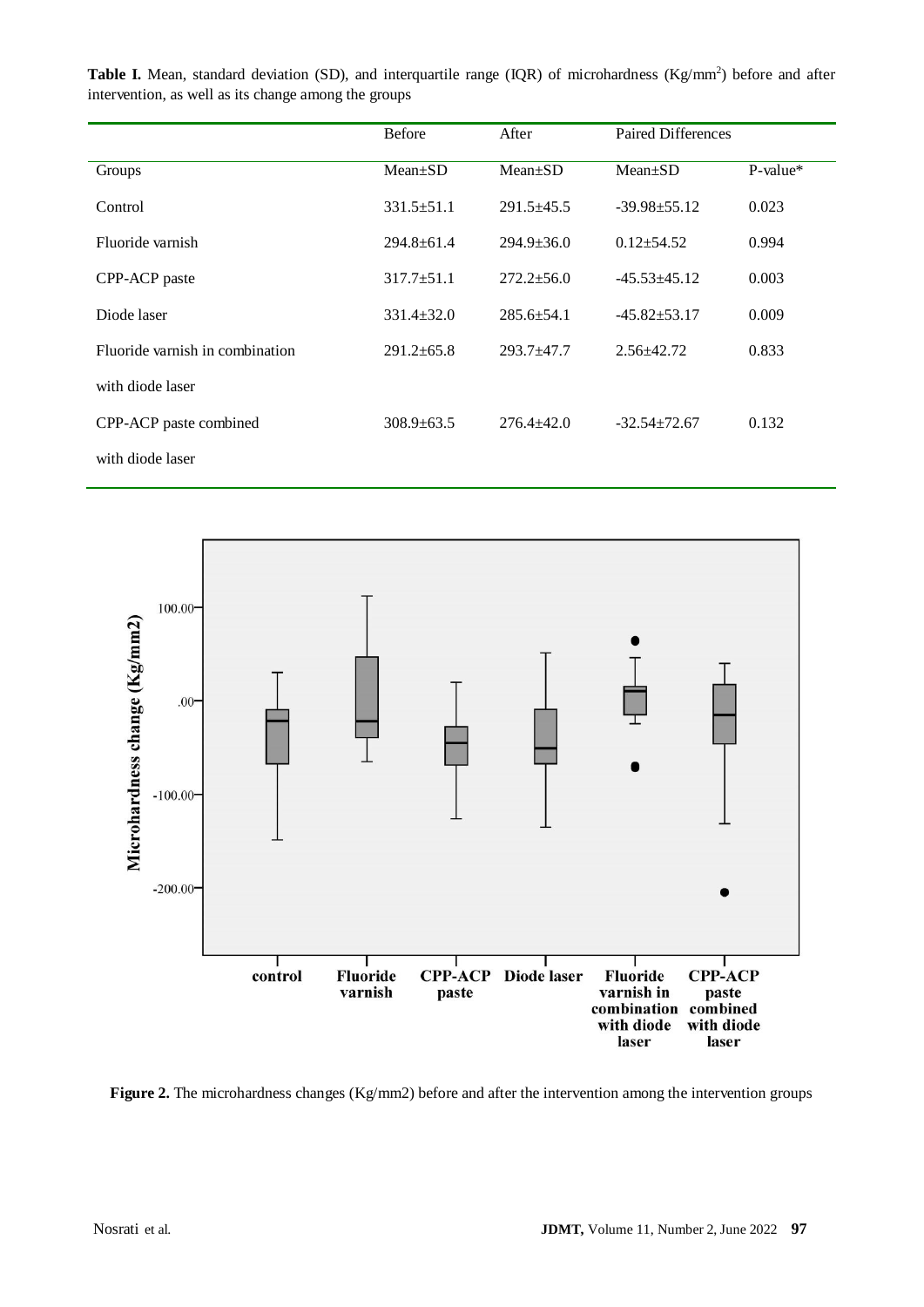#### **Discussion**

The prevention of dental caries is more important than its treatment (24), and many researchers have currently considered non-invasive techniques for the treatment of carious lesions (25). The remineralization of white spots and incipient caries prevents or delays the progression of caries and cavitation (26). Considering the relationship between the mineral content and microhardness of tooth enamel, the present study evaluated the effect of diode lasers, fluoride varnish, and CCP-ACP paste on the microhardness of demineralized enamel.

The results of the present study demonstrated no significant difference in the microhardness of demineralized enamel among the groups after treatment with different techniques. Some studies reported no significant difference among the groups in microhardness after the application of different techniques (19, 27). Nevertheless, others reported significant differences in enamel microhardness among the different groups after the application of  $CO<sub>2</sub>$  laser, CCP-ACP paste, and a combination of these two (22).

On the contrary, De Sant'Anna et al. indicated that diode laser beams (810 nm, 30 W) protected the enamel of deciduous teeth against acid attacks during the caries process with the use of a light-absorbing agent containing 2% sodium fluoride (28). A change in laser parameters, including the wavelength, power, pulse frequency, and duration of irradiation, might have resulted in various outcomes in different studies (29). Awooda et al. (ref?) measured the depth of caries-like lesions microscopically and demonstrated that the effective wavelengths were shorter, as in the case of 532 nm and 671 nm, while the other two wavelengths, as in 675 nm and 810 nm, revealed discrepancies regarding the depth of the lesion when compared to the control group.

From spectroscopy and absorption coefficient of enamel to the laser light, diode laser with a wavelength of 532 nm should give more acid resistance than the 671nm wavelength since it is located near the high absorption of laser light in the enamel tissue (30). Diode lasers are absorbed weakly in the enamel, and the near-infrared wavelength (810 nm) of diode laser does not seem effective; similar results were obtained by Kato et al. (31). In the present study, we used a diode laser at 2 W since higher power settings may produce pulpal damage clinically. Suleiman et al. irradiated the teeth for 30 sec with the diode laser at power settings of 1W, 2W, or 3W. They concluded that an increase in the pulp chamber temperature with the laser used at 1-2W was below the critical temperature increase of 5.5°C thought to produce irreversible pulpal damage. However, a power setting of 3W induced a pulp chamber temperature above this

threshold (16°C); therefore, caution is advised in using this setting (32). Similar to the current study, some studies also used a diode laser with a power of 2W (15, 23).

The scanning electron microscope (SEM) evaluations by Ahrari et al. suggested that cracks and abrasions are produced on the enamel surface, and since white lesions have a weak and demineralized surface, the effect of laser beams on the induction of these cracks might increase, compared to the intact enamel (29). Therefore, since the samples in that study were subjected to a pH-cycling that resulted in enamel surface demineralization and the applied laser beams were stronger (2W) than those used by Ahrari et al. (ref?) (500 mW), a decrease was expected in microhardness due to diode laser irradiation.

In the present study, the highest microhardness was recorded with the sodium fluoride varnish, as well as a combination of varnish and diode laser; however, the differences between these two groups and the other groups were not significant. In this context, Moghaddam et al. reported no significant difference between fluoride varnish and a combination of diode laser and fluoride varnish in the loss of enamel surface microhardness (23).

Although the anti-cariogenic effects of fluoridecontaining products have been well established (33), there are contradictory reports on the anti-cariogenic properties of laser irradiation in combination with fluoride (2, 19, 34). Some researchers believe that laser beams increase the fluoride content of enamel by enhancing the binding of fluoride to the tooth structure (35). Some others have hypothesized that the thermal effects of laser beams produce cracks in the enamel. The entrapment of minerals and fluoride ions in these cracks increases the resistance of the laser-irradiated surface to caries attack (36). In addition, some other researchers, such as Ahrari et al. and Bahrololumi et al., reported that although sodium fluoride varnish and its combination with diode laser beams increase the enamel microhardness, diode laser irradiation does not enhance the remineralizing effect of fluoride varnish (19, 29).

In the present study, CCP-ACP paste was used alone and in combination with a laser to treat demineralized enamel lesions. Some researchers have reported that the casein phosphate in the CCP-ACP paste stabilizes calcium and phosphate ions, facilitating the formation of calciumphosphate nano-complexes on the tooth surface. Therefore, these compounds serve as a mineral matrix for remineralization. In the presence of casein phospholipids, the insoluble calcium phosphate becomes soluble; therefore, amorphous calcium phosphate forms on the tooth surface, serving as a reservoir for calcium and phosphate ions. This helps calcium and phosphate ions to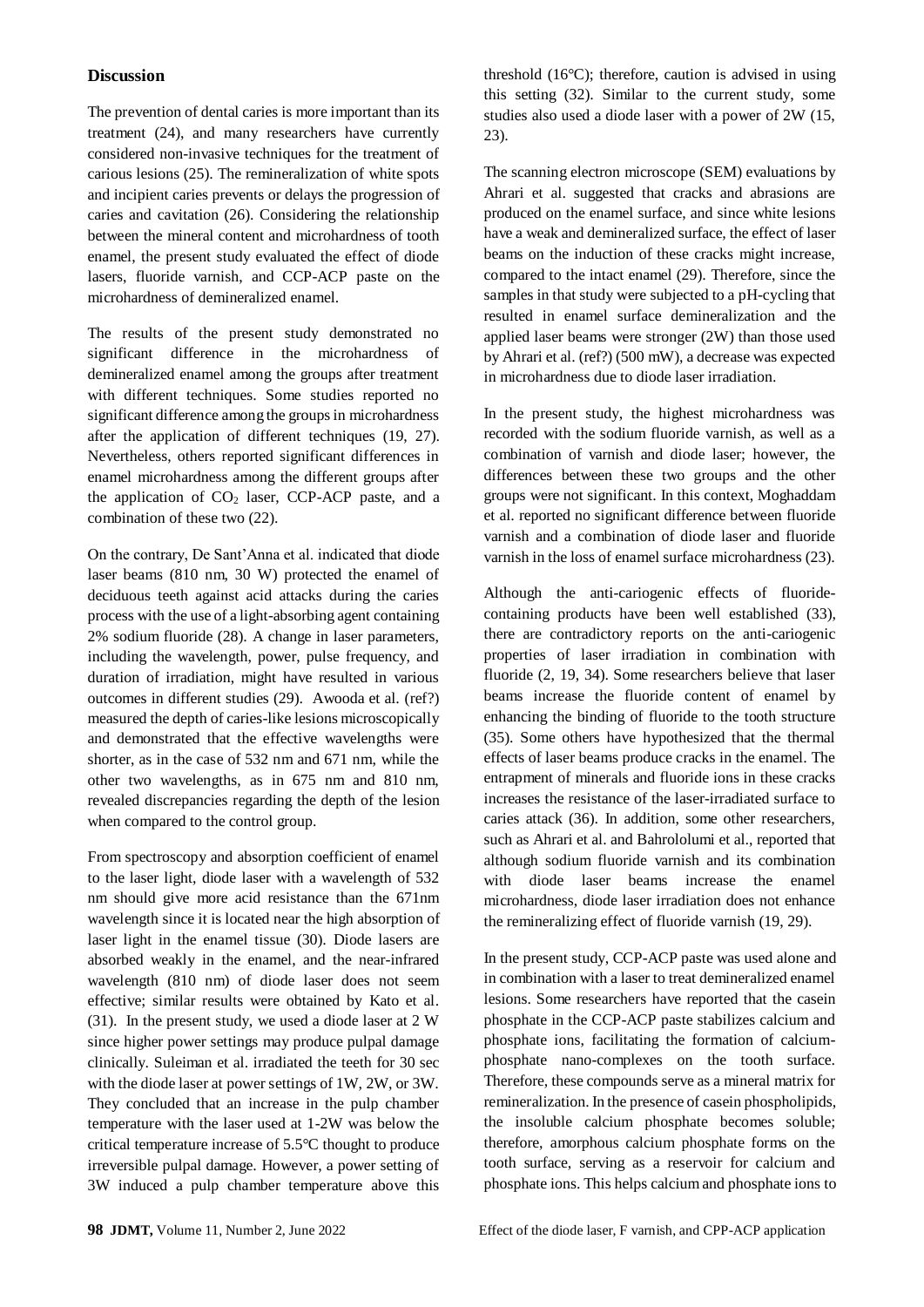deeply penetrate these lesions through the porous layer on the white lesions, resulting in the remineralization of enamel crystals. Moreover, this compound can rapidly transform into hydroxyapatite and precipitate on the tooth surface (37, 38).

In the present study, the use of CCP-ACP paste alone significantly decreased the microhardness of demineralized enamel, and the diode laser did not boost the effect of CCP-ACP paste, indicating that the use of this paste did not affect the demineralization of white lesions. Previous studies have used high-power lasers, such as  $CO<sub>2</sub>$ , Nd: YAG, or Er: YAG, to increase the resistance of enamel to acid attacks (23, 39, 40). Some of these studies have indicated that the irradiation of tooth surface with  $CO<sub>2</sub>$  laser changes the calcium-to-phosphate ratio and decreases the carbonate-to-phosphate ratio (37). In addition, laser beams increase the recrystallization of the enamel structure, increasing its resistance to acid attacks (32). However, there is a dearth of studies on the effect of diode laser beams on the tooth structure, especially its microhardness (15, 17, 19, 29, 40).

In the present study, a low-power  $(2 W)$  diode laser was used for 40 sec. The results pointed out that laser irradiation alone did not decrease the microhardness of demineralized enamel significantly. Furthermore, a combination of laser beams and CCP-ACP paste decreased microhardness, and a combination of laser beams and fluoride varnish slightly increased microhardness. Ahrari et al. reported that although the application of diode laser beams (810 nm, 550 mW, 90 s) alone was not effective in increasing the microhardness of demineralized enamel, it increased enamel microhardness when it was combined with fluoride varnish and CCP-ACPF paste (29).

Salehzadeh Esfahani et al. reported that one-time application of CCP-ACP paste decreased the microhardness of demineralized enamel; however, one month after the application of CCP-ACP paste, microhardness increased significantly (26). Other studies have also reported the lowest microhardness values in the CCP-ACP group after its one-time application once when they used different preventive measures on demineralized enamel (22, 27). Nevertheless, in a study by Ahrari et al, (ref?) the microhardness of white lesions increased after the application of MI Paste Plus alone and in combination with laser beams. The MI Paste Plus contains 900 ppm of fluoride, in addition to CCP-ACP, which might explain the difference in the results of the stated study.

Previous studies have pointed out that the addition of fluoride to CCP-ACP increases the demineralization potential of enamel lesions, as compared to pure CCP- ACP or sodium fluoride alone. In addition, a lack of the effect of CCP-ACP paste might be related to its 5-min application according to the manufacturer's instructions. As illustrated in some studies, microhardness increased significantly after the use of CCP-ACP past for a month (26, 41). On the other hand, in the present study, after a 5-min application of CCP-ACP paste on the enamel, the paste was rinsed and removed from the tooth surface, which might have removed all the paste remnants from the tooth surface. Therefore, the duration of treatment was too short to bring about remineralization benefits. In the oral environment, an increase in the salivary flow due to food stimulants in association with soft tissue movements possibly removed the paste from the surfaces. Since the paste was applied according to the manufacturer's instructions, the clinical conditions are correctly reflected.

Oliveira et al. used quantitative light fluorescence (QLF) and reported that the remineralization potential of 1.1% sodium fluoride toothpaste was higher than that of 10% CCP-ACP. They believed that one of the reasons for the lower efficacy of CCP-ACP paste was the lack of biofilm in the *in vitro* study. In the absence of biofilms, there is no ideal environment for the CCP-ACP paste to create a super-saturated state of calcium and phosphate ions. Under such conditions, it is very unlikely for ACP to separate from carbon; therefore, ACP does not precipitate; moreover, the growth of crystals and remineralization do not take place (6).

It is suggested that future studies evaluate the effect of diode laser with other parameters, other lasers with different parameters, as well as CCP-ACP paste and fluoride varnish with longer application times, on the microhardness and remineralization of white lesions.

# **Conclusion**

- 1. There were no significant differences in the microhardness of demineralized enamel among the groups after treatment with different techniques.
- 2. None of the preventive measures used in the present study resulted in a significant increase in the microhardness of demineralized enamel.
- 3. The use of CCP-ACP paste alone for 5 min significantly decreased the microhardness of demineralized enamel, and it seems that this duration is inadequate for the remineralization of white lesions.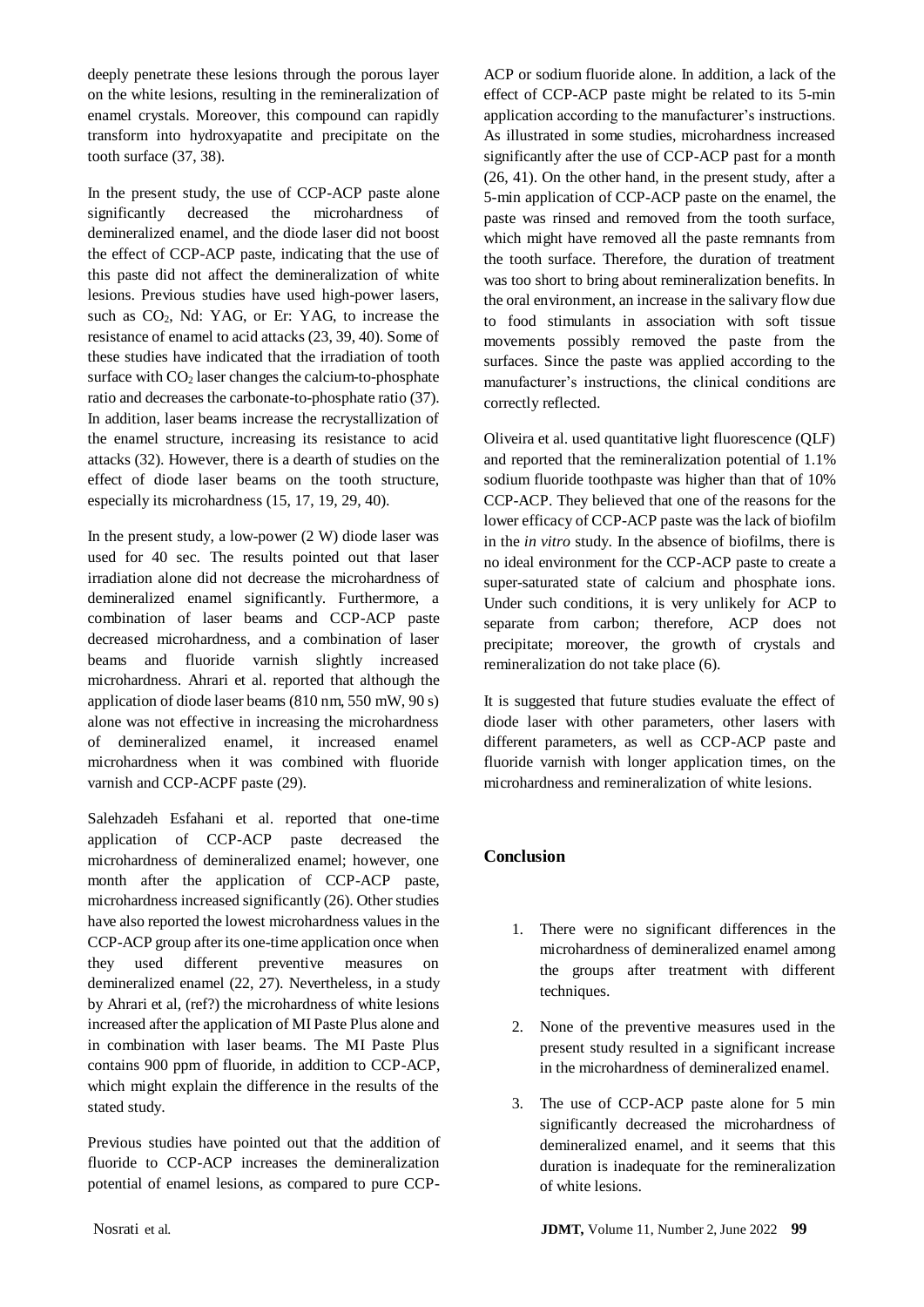4. The irradiation of diode laser beams with the parameters mentioned in the present study did not boost the effect of CCP-ACP paste and fluoride varnish.

# **Acknowledgments**

This research has been supported by Zanjan University of Medical Sciences and Health Services (grant number: A-12-1040-5).

# **Conflicts of Interest**

The authors of this manuscript declare that they have no conflicts of interest, real or perceived, financial or nonfinancial in this article

# **References**

1. Molaasadolah F, Eskandarion S, Ehsani A, Sanginan M. In Vitro Evaluation of Enamel Microhardness after Application of Two Types of Fluoride Varnish. J Clin Diagn Res. 2017; 11(8): ZC64-ZC66.

2. Lata S, Varghese NO, Varughese JM. Remineralization potential of fluoride and amorphous calcium phosphate-casein phospho peptide on enamel lesions: An in vitro comparative evaluation. J Conserv Dent. 2010; 13(1): 42-46.

3. Elkassas D, Arafa A. Remineralizing efficacy of different calcium-phosphate and fluoride based delivery vehicles on artificial caries like enamel lesions. J Dent. 2014; 42(4): 466-474.

4. Vafadoost, R., Aghajani, D., Salehi, B., Ahmadian-Moghadam, H. Mineralization potential of Fresh Milk and Mineral Water Treatment on Enamel Surface after Demineralization by Citric Acid. J Dent Mater Tech. 2022; 11(1): 11-18.

5. Khoroushi M, Kachuie M. Prevention and treatment of white spot lesions in orthodontic patients. Contemp Clin Dent. 2017; 8(1):11-19.

6. Oliveira GM, Ritter AV, Heymann HO, Swift Jr E, Donovan T, Brock G, Wright T. Remineralization effect of CPP-ACP and fluoride for white spot lesions in vitro. J Dent. 2014; 42(12):1592-602.

7. Rahimi F, Sadeghi M, Mozaffari HR. Efficacy of fluoride varnish for prevention of white spot lesions during orthodontic treatment with fixed appliances: A systematic review study. Biomed Res Ther. 2017; 4(8):1513-1526.

8. Ross A, Sherriff A, Kidd J, Gnich W, Anderson J, Deas L, Macpherson L. A systems approach using the functional resonance analysis method to support fluoride varnish application for children attending general dental practice. Appl Ergon. 2018; 68: 294-303.

9. Gansky S, Garcia RI, Gregorich SE, Ramos-Gomez F, Braun PA, Wilson A., et al. Absence of Fluoride Varnish-Related Adverse Events in Caries Prevention Trials in Young Children, United States. Prev Chronic Dis. 2017; 14(E17): 1-10.

10. Benjasuwantep P, Rirattanapong P, Vongsavan K. the remineralization effect of bioactive glass on enamel caries-like lesions in primary teeth. Southeast Asian J. Trop. Med. 2017; 48(5):1127-1132.

11. Llena C, Leyda AM, Forner L. CPP-ACP and CPP-ACFP versus fluoride varnish in remineralisation of early caries lesions. A prospective study. Eur J Pediatr Dent. 2015; 16(3): 181-186.

12. Li J, Xie X, Wang Y, Yin W, Antoun JS, Farella M, Mei L. Long-term remineralizing effect of casein phosphopeptide-amorphous calcium phosphate (CPP-ACP) on early caries lesions in vivo: a systematic review. J Dent. 2014; 42(7): 769-777.

13. de Alencar CR, Magalhaes AC, Machado MA, de Oliveira TM, Honorio HM, Rios D. In situ effect of a commercial CPP-ACP chewing gum on the human enamel initial erosion. J Dent. 2014; 42(11) :1502-1507.

14. Yavagal CM, Chavan VV, Yavagal PC. Laser induced enamel remineralization: A systematic review. Inter J Appl Dent Sci. 2020; 6(20): 168-173.

15. Moharam LM, Sadony DM, Nagi SM. Evaluation of diode laser application on chemical analysis and surface microhardness of white spots enamel lesions with two remineralizing agents. J Clin Exp Dent. 2020; 12(3): e271-e276.

16. Nogueira RD, Silva CB, Lepri CP, Palma-Dibb RG, Geraldo-Martins VR. Evaluation of surface roughness and bacterial adhesion on tooth enamel irradiated with high intensity lasers. Braz Dent J. 2017; 28(1): 24-29.

17. Chand BR, Kulkarni S, Mishra P. Inhibition of enamel demineralisation using "Nd-YAG and diode laser assisted fluoride therapy". Eur Arch Paediatr Dent. 2016; 17(1):59-64.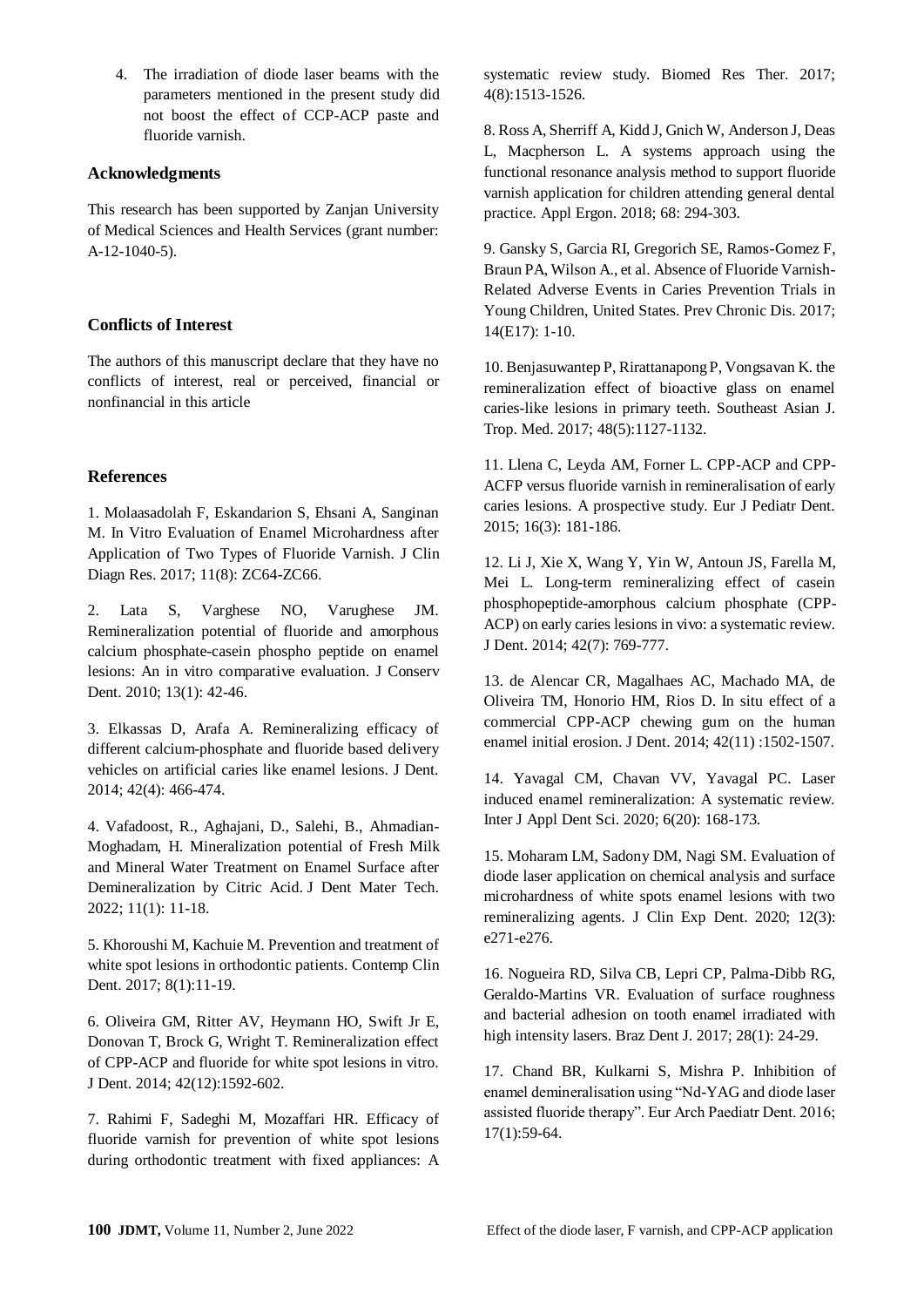18. Maenosono RM, Bim Junior O, DUARTE MA, Palma-Dibb RG, Wang L, Ishikiriama SK. Diode laser irradiation increases microtensile bond strength of dentin. Braz Oral Res. 2015; 29(1): 1-5.

19. Bahrololoomi Z, Lotfian M. Effect of diode laser irradiation combined with topical fluoride on enamel microhardness of primary teeth. J Dent (Tehran). 2015; 12(2): 85-89.

20. Monjaras-Avila A, Zavala-Alonso V, Morales-Alcocer G, Martinez-Castanon GA, Patiño-Marin N, Ramirez-Gonzalez J. Analysis of the surface of healthy and fluorotic human enamel using microhardness test. Superficies y vacío. 2017; 30(1): 6-9.

21. Febrian K, Triaminingsih S, Indrani DJ. In-vitro study investigating influence of toothpaste containing green tea extract on the microhardness of demineralized human enamel. In Journal of Physics: Conference Series. 2017; 884.

22. Khamverdi Z, Kordestani M, Panahandeh N, Naderi F, Kasraei S. Influence of CO2 Laser Irradiation and CPPACP Paste Application on Demineralized Enamel Microhardness. J Lasers Med Sci. 2018; 9(2):144-148.

23. Moghadam NCZ, Seraj B, Chiniforush N, Ghadimi S. Effects of Laser and Fluoride on the Prevention of Enamel Demineralization: An In Vitro Study. J Lasers Med Sci. 2018; 9(3): 177–182.

24. Ten Cate JM. Fluorides in caries prevention and control: empiricism or science. Caries Res. 2004; 38(3): 254-257.

25. Burke FJT. From extension for prevention to prevention of extension: (minimal intervention dentistry). Dent Update. 2003; 30(9):492-502.

26. Esfahani KS, Mazaheri R, Pishevar L. Effects of treatment with various remineralizing agents on the microhardness of demineralized enamel surface. J Dent Res Dent Clin Dent Prospects. 2015; 9(4): 239-245.

27. Heravi F, Ahrari F, Mahdavi M, Basafa S. Comparative evaluation of the effect of Er: YAG laser and low level laser irradiation combined with CPP-ACPF cream on treatment of enamel caries. J Clin Exp Dent. 2014; 6(2): e121-e126.

28. De Sant'Anna GR, Paleari GS, Duarte DA, Brugnera Jr A, Soares CP. Surface morphology of sound deciduous tooth enamel after application of a photo-absorbing cream and infrared low-level laser irradiation: an in vitro scanning electron microscopy study. Photomed Laser Surg. 2007; 25(6): 500-507.

29. Ahrari F, Mohammadipour H, Hajimomenian L, Fallah-Rastegar A. Evaluation the effect of the diode laser irradiation associated with photoabsorbing cream containing remineralizing agents on microhardness, morphology and the chemical structure of early enamel caries. J Clin Exp Dent. 2018; 10(10): 955-962**.**

30. Awooda EM, Almuslet NA. Evaluation of the effectiveness of low power diode laser with different wavelengths in dental caries prevention. J Dent Lasers. 2015; 9(2): 89-93.

31. Kato IT, Kohara EK, Sarkis JE, Wetter NU. Effects of 960-nm diode laser irradiation on calcium solubility of dental enamel: an in vitro study. Photomed Laser surg. 2006; 24(6):689-693.

32. Sulieman M, Rees JS, Addy M. Surface and pulp chamber temperature rises during tooth bleaching using a diode laser: a study in vitro. Br Dent J. 2006;200(11):631-634.

33. Souza-Gabriel AE, Colucci V, Turssi CP, Serra MC, Corona SA. Microhardness and SEM after CO2 laser irradiation or fluoride treatment in human and bovine enamel. Microsc Res Tech. 2010; 73(11): 1030- 1035.

34. Ivanoff CS, Hottel TL, Garcia-Godoy F. Microhardness recovery of demineralized enamel after treatment with fluoride gel or CPP-ACP paste applied topically or with dielectrophoresis. Am J Dent. 2012; 25(2): 109-113.

35. Villalba-Moreno J, González-Rodríguez A, de Dios López-Gonzá¬lez J, Bolaños-Carmona MV, Pedraza-Muriel V. Increased fluoride uptake in human dental specimens treated with diode laser. Lasers Med Sci. 2007; 22(3): 137-142.

36. Souza-Gabriel AE, Turssi CP, Colucci V, Tenuta LM, Serra MC, Corona SA. In situ study of the anticariogenic potential of fluoride varnish combined with CO2 laser on enamel. Arch Oral Bio. 2015; 60(6): 804-810.

37. Ranjitkar S, Rodriquez JM, Kaidonis JA, Richards LC, Bart-lett DW. The effect of casein phosphopeptide amorphous calcium phosphate on erosive enamel and dentin wear by toothbrush abrasion. J Dent. 2009; 37(4): 250-254.

38. Daniel LC, Araujo FC, Zancope BR, et al. Effect of a CO2 Laser on the Inhibition of Root Surface Caries Adjacent to Restorations of Glass Ionomer Cement or Composite Resin: An In Vitro Study. Sci World J. 2015; 2015.